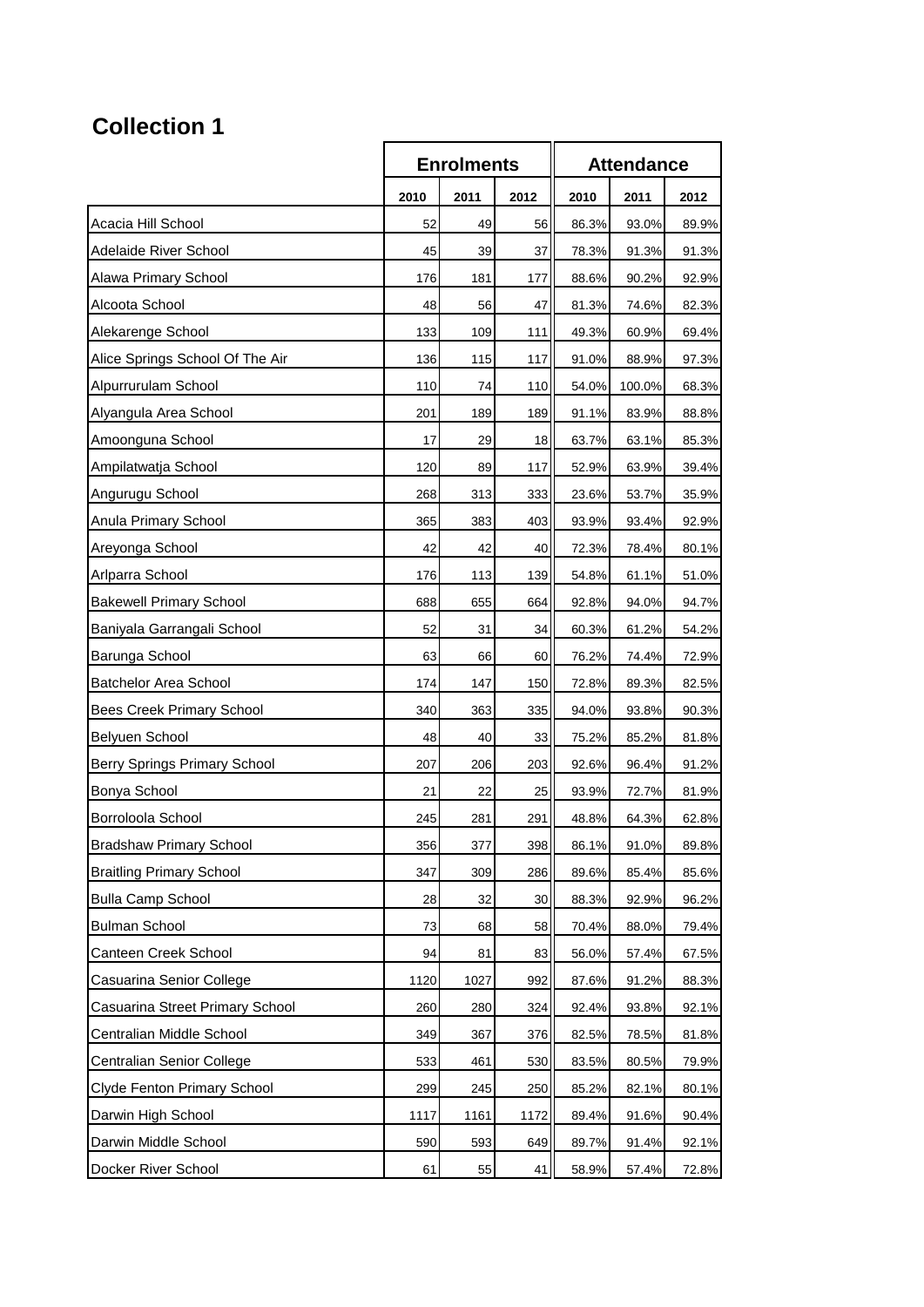| Don Dale Education Unit              | 28  | 42  | 26  | 100.0% | 100.0% | 100.0% |
|--------------------------------------|-----|-----|-----|--------|--------|--------|
| Dripstone Middle School              | 631 | 642 | 636 | 93.2%  | 94.2%  | 93.1%  |
| <b>Driver Primary School</b>         | 477 | 450 | 493 | 92.2%  | 95.5%  | 92.6%  |
| Durack Primary School                | 423 | 346 | 396 | 95.7%  | 98.9%  | 95.6%  |
| <b>Elliott School</b>                | 96  | 73  | 77  | 62.7%  | 70.3%  | 69.6%  |
| Epenarra School                      | 76  | 47  | 71  | 63.7%  | 87.4%  | 67.2%  |
| <b>Finke School</b>                  | 40  | 45  | 30  | 90.1%  | 68.5%  | 59.7%  |
| Gapuwiyak School                     | 267 | 241 | 300 | 76.9%  | 70.9%  | 60.3%  |
| Gillen Primary School                | 273 | 295 | 304 | 84.0%  | 84.4%  | 88.6%  |
| Girraween Primary School             | 356 | 370 | 403 | 94.4%  | 95.9%  | 94.4%  |
| <b>Gray Primary School</b>           | 370 | 349 | 347 | 89.0%  | 93.5%  | 89.5%  |
| Gunbalanya School                    | 308 | 349 | 360 | 36.5%  | 67.4%  | 51.1%  |
| <b>Haasts Bluff School</b>           | 39  | 39  | 31  | 82.5%  | 85.1%  | 86.4%  |
| Harts Range School                   | 86  | 72  | 65  | 71.4%  | 61.5%  | 66.1%  |
| <b>Henbury School</b>                | 74  | 78  | 77  | 91.3%  | 84.3%  | 94.6%  |
| <b>Howard Springs Primary School</b> | 281 | 284 | 251 | 92.5%  | 93.6%  | 92.5%  |
| Humpty Doo Primary School            | 378 | 383 | 387 | 90.3%  | 90.4%  | 91.9%  |
| Imanpa School                        | 19  | 29  | 35  | 81.8%  | 75.7%  | 53.1%  |
| Jabiru Area School                   | 295 | 315 | 289 | 78.2%  | 78.7%  | 81.6%  |
| Jilkminggan School                   | 102 | 114 | 101 | 80.7%  | 63.7%  | 65.7%  |
| Jingili Primary School               | 305 | 293 | 320 | 92.5%  | 94.5%  | 94.3%  |
| Kalkaringi School                    | 180 | 191 | 141 | 58.4%  | 59.7%  | 68.0%  |
| Karama Primary School                | 279 | 255 | 221 | 86.4%  | 86.5%  | 89.7%  |
| Katherine High School                | 622 | 550 | 646 | 80.2%  | 79.9%  | 77.6%  |
| Katherine School Of The Air          | 207 | 216 | 233 | 100.0% | 100.0% | 100.0% |
| Katherine South Primary School       | 308 | 335 | 362 | 89.3%  | 89.0%  | 89.7%  |
| Lajamanu School                      | 173 | 193 | 208 | 45.7%  | 43.7%  | 60.6%  |
| Laramba School                       | 51  | 62  | 70  | 67.2%  | 87.4%  | 78.7%  |
| Larapinta Primary School             | 322 | 318 | 312 | 90.7%  | 92.0%  | 92.8%  |
| Larrakeyah Primary School            | 312 | 319 | 334 | 92.6%  | 93.1%  | 92.2%  |
| <b>Leanyer Primary School</b>        | 520 | 558 | 534 | 92.2%  | 94.9%  | 94.3%  |
| Ludmilla Primary School              | 147 | 132 | 132 | 85.0%  | 83.1%  | 84.6%  |
| MacFarlane Primary School            | 238 | 236 | 200 | 77.6%  | 80.8%  | 78.7%  |
| Malak Primary School                 | 270 | 262 | 272 | 88.9%  | 90.9%  | 87.8%  |
| Mamaruni School                      | 70  | 66  | 82  | 86.4%  | 81.4%  | 68.6%  |
| Maningrida School                    | 621 | 677 | 619 | 35.4%  | 43.3%  | 47.8%  |
| Manunda Terrace Primary School       | 228 | 227 | 233 | 90.6%  | 87.9%  | 87.9%  |
| Manyallaluk School                   | 27  | 17  | 27  | 65.4%  | 96.6%  | 69.1%  |
| Mataranka School                     | 41  | 41  | 40  | 86.0%  | 86.1%  | 94.3%  |
| Middle Point School                  | 31  | 29  | 27  | 91.0%  | 83.6%  | 92.6%  |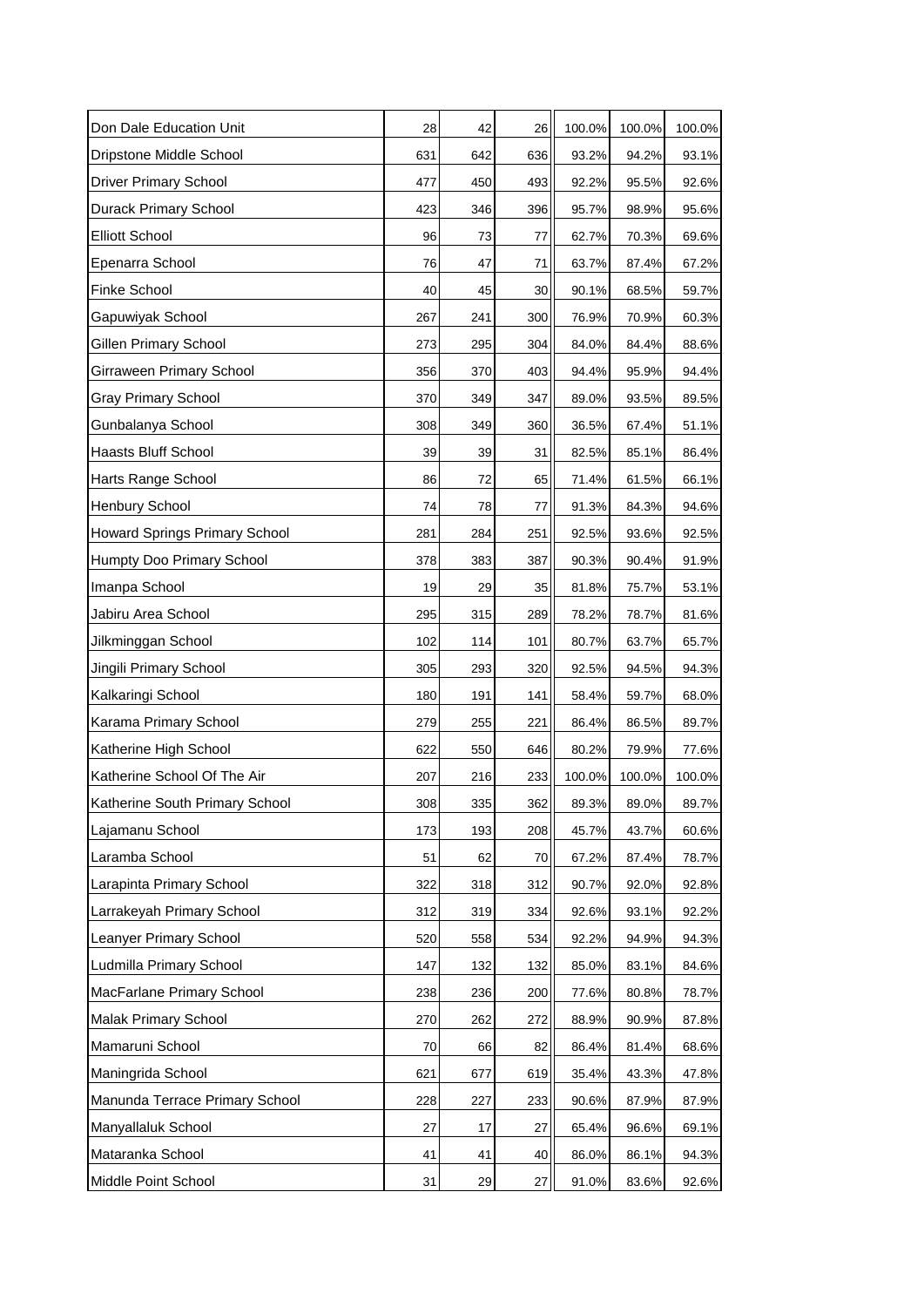| Milikapiti School                        | 78   | 70  | 89  | 81.6%  | 91.2%  | 81.6%  |
|------------------------------------------|------|-----|-----|--------|--------|--------|
| Milingimbi School                        | 372  | 401 | 312 | 71.5%  | 58.0%  | 53.8%  |
| Millner Primary School                   | 233  | 235 | 225 | 89.5%  | 86.6%  | 85.7%  |
| Milyakburra School                       | 33   | 36  | 42  | 70.6%  | 76.7%  | 57.8%  |
| Minyerri School                          | 176  | 175 | 180 | 92.9%  | 95.1%  | 93.1%  |
| Moil Primary School                      | 301  | 334 | 314 | 91.0%  | 95.0%  | 91.4%  |
| Moulden Primary School                   | 455  | 403 | 457 | 79.1%  | 96.6%  | 88.6%  |
| Mount Allan School                       | 54   | 62  | 79  | 66.4%  | 73.8%  | 54.1%  |
| Mulga Bore School                        | 13   | 25  | 23  | 62.2%  | 62.6%  | 49.0%  |
| Murray Downs School                      | 44   | 38  | 38  | 66.7%  | 71.3%  | 74.3%  |
| Mutitjulu School                         | 35   | 29  | 21  | 65.4%  | 96.2%  | 78.4%  |
| Nakara Primary School                    | 445  | 461 | 473 | 92.9%  | 92.4%  | 93.8%  |
| Nemarluk School                          | 114  | 130 | 137 | 90.1%  | 89.2%  | 89.0%  |
| <b>Neutral Junction School</b>           | 17   | 21  | 15  | 61.8%  | 53.3%  | 77.9%  |
| Newcastle Waters School                  | 15   | 15  | 14  | 95.2%  | 65.5%  | 76.9%  |
| Nganambala School                        | 23   | 23  | 24  | 87.4%  | 93.6%  | 89.9%  |
| Nganmarriyanga School                    | 120  | 150 | 106 | 77.3%  | 65.2%  | 72.4%  |
| Ngukurr School                           | 274  | 270 | 299 | 63.2%  | 65.5%  | 64.3%  |
| Nhulunbuy High School                    | 306  | 263 | 290 | 90.8%  | 89.1%  | 90.2%  |
| Nhulunbuy Primary School                 | 543  | 595 | 607 | 91.6%  | 93.1%  | 91.3%  |
| Nightcliff Middle School                 | 256  | 249 | 230 | 91.8%  | 87.1%  | 91.8%  |
| <b>Nightcliff Primary School</b>         | 445  | 460 | 488 | 91.8%  | 92.0%  | 90.6%  |
| Northern Territory Open Education Centre | 450  | 497 | 540 | 100.0% | 100.0% | 100.0% |
| Ntaria School                            | 181  | 192 | 179 | 64.0%  | 56.2%  | 55.2%  |
| Numbulwar School                         | 200  | 240 | 199 | 40.7%  | 53.3%  | 48.2%  |
| Nyirripi School                          | 60   | 51  | 49  | 38.4%  | 61.8%  | 74.4%  |
| <b>Palmerston Senior College</b>         | 1021 | 612 | 562 | 85.9%  | 82.5%  | 76.5%  |
| Papunya School                           | 72   | 70  | 112 | 61.2%  | 78.0%  | 58.0%  |
| Parap Primary School                     | 473  | 466 | 512 | 91.0%  | 92.7%  | 94.2%  |
| Peppimenarti School                      | 50   | 53  | 52  | 80.0%  | 88.1%  | 90.8%  |
| Pine Creek School                        | 52   | 58  | 44  | 68.4%  | 77.4%  | 81.4%  |
| Pularumpi School                         | 64   | 78  | 75  | 92.3%  | 89.9%  | 89.0%  |
| Ramingining School                       | 282  | 320 | 276 | 63.8%  | 57.5%  | 64.2%  |
| Robinson River School                    | 46   | 57  | 82  | 82.6%  | 58.4%  | 65.8%  |
| Rosebery Middle School                   |      | 505 | 736 |        | 94.3%  | 91.1%  |
| Rosebery Primary School                  |      | 280 | 383 |        | 92.2%  | 94.6%  |
| Ross Park Primary School                 | 414  | 428 | 442 | 93.5%  | 93.3%  | 93.0%  |
| Sadadeen Primary School                  | 213  | 212 | 233 | 85.6%  | 86.6%  | 83.8%  |
| Sanderson Middle School                  | 516  | 516 | 474 | 87.8%  | 87.7%  | 89.0%  |
| Shepherdson College                      | 670  | 677 | 686 | 52.7%  | 45.7%  | 47.2%  |